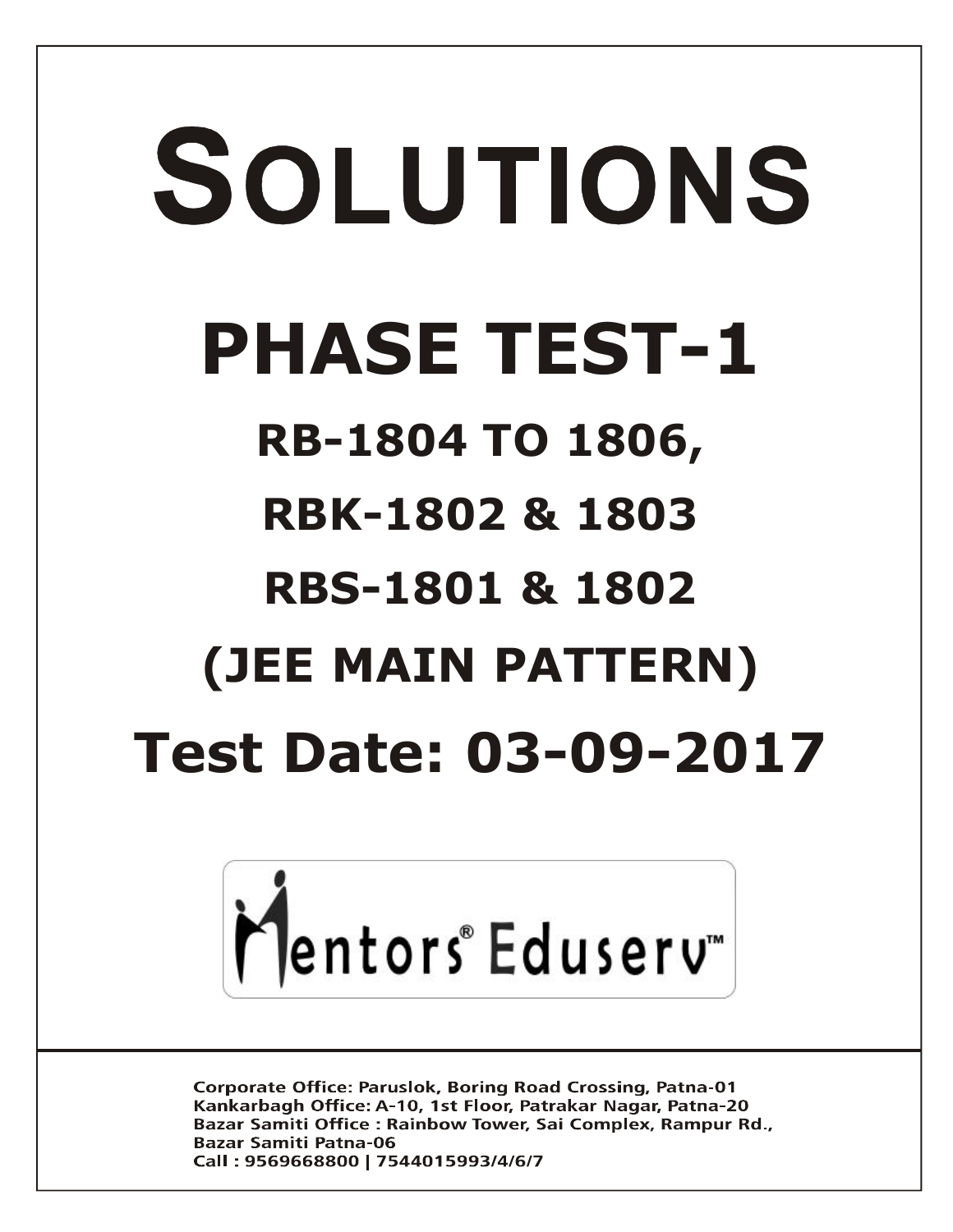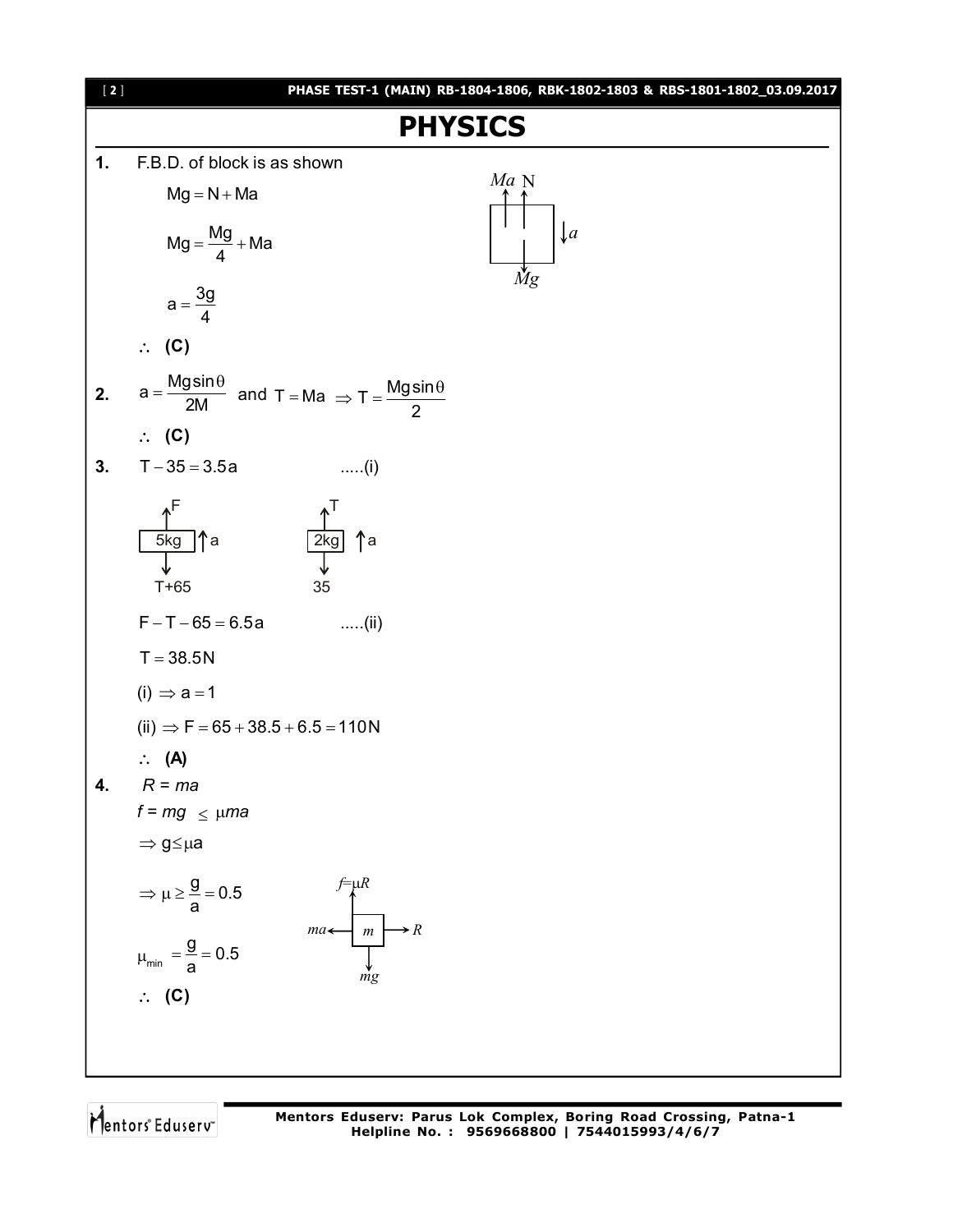#### **PHASE TEST-1 (MAIN) RB-1804-1806, RBK-1802-1803 & RBS-1801-1802\_03.09.2017** [ **3** ]

**5.** mgsin $\theta = 5N$ ,  $f = \mu mg \cos \theta = 3.4N$ ,  $F + f^{max} = 5.4N > mg \sin \theta = 5N$ hence acceleration,  $a = 0$  **(A) 6. (C) 7. (D) 8.**  $mg - T = ma$  $T = 3$ ma mg = 4 ma  $\Rightarrow$  a =  $\frac{9}{4}$ 4  $=$  4 ma  $\Rightarrow$  a =  $\frac{3}{2}$  $f = \frac{mg}{4}$ ≤µmg 4 =<del>่.'ั</del>≌≤µ 1 4  $\Rightarrow \mu \geq$ min 1 4  $\Rightarrow \mu_{\min} = -$  **(C) 9. (A) 10.**  $N = mg - F \sin \alpha$  $F\cos\alpha = f = \mu N$  $F\cos\alpha = \mu(mg - F\sin\alpha)$  $\mu \stackrel{F\sin\alpha}{\longleftarrow} \mathcal{A}$ *F mg F*cos 2  $\mu^2$  $l^2 - h$ *N f l*  $F \times \frac{\sqrt{I^2 - h^2}}{I}$  $\frac{\text{Fcos}\alpha}{\text{Fcos}\alpha} = \frac{\text{F} \times \text{F}}{1}$ mg – F $\,$ sin $\alpha$   $\overline{\phantom{a}}$   $\,$  mg – F $\times$   $\frac{\hbar}{\,}$ l  $\mu = \frac{F \cos \alpha}{F \cdot F} = \frac{F \times \frac{\sqrt{I^2 - I}}{I}}{I}$  $-$ F $\bm{\mathsf{s}}$ in $\bm{\mathsf{\alpha}}$   $\bm{\mathsf{mg}}$   $-$  F  $\times$   $\frac{1}{2}$  $\mu =$  $F\sqrt{I^2 - h^2}$ mgl – Fh  $\overline{\phantom{a}}$ -**(A)**

Mentors Eduserv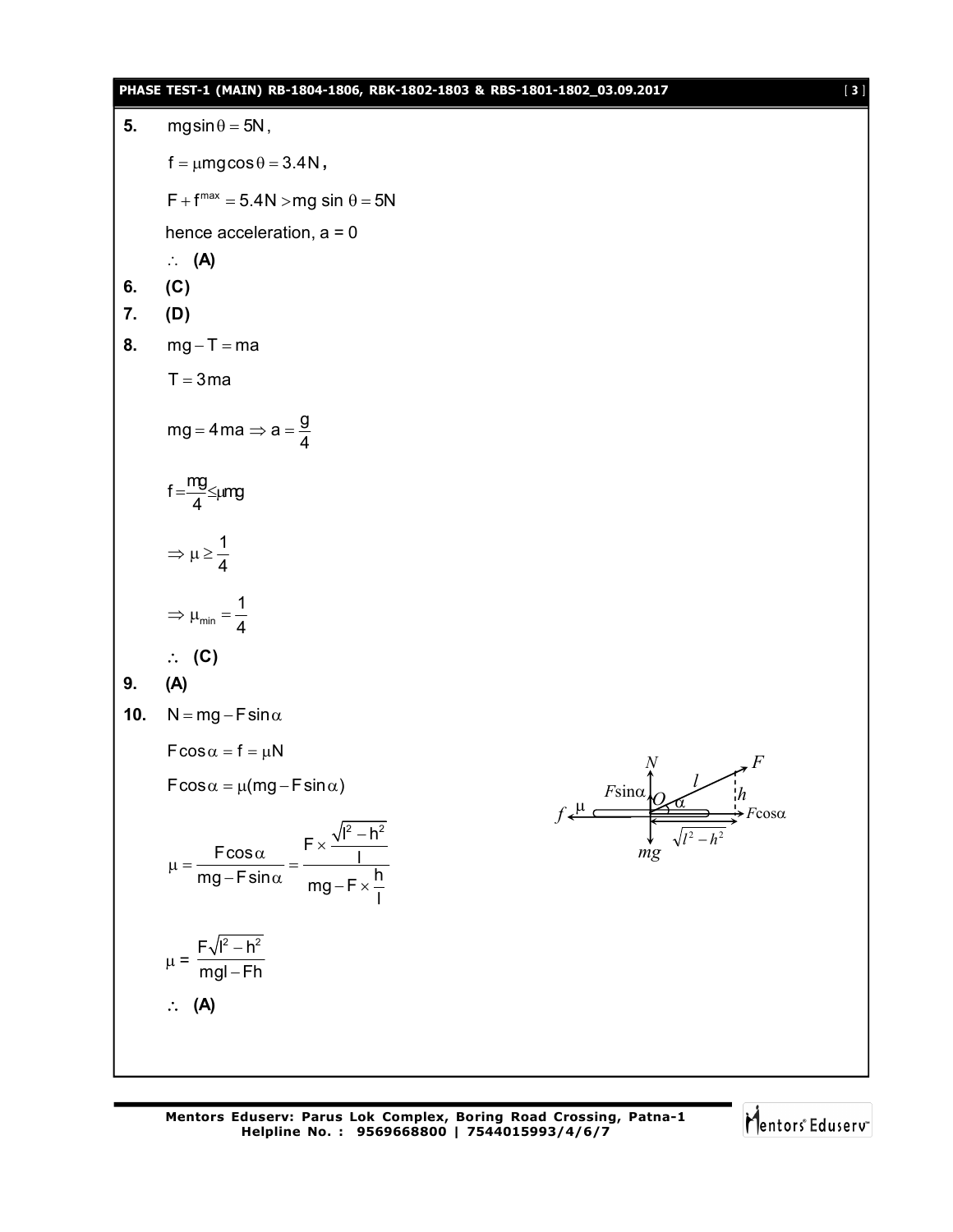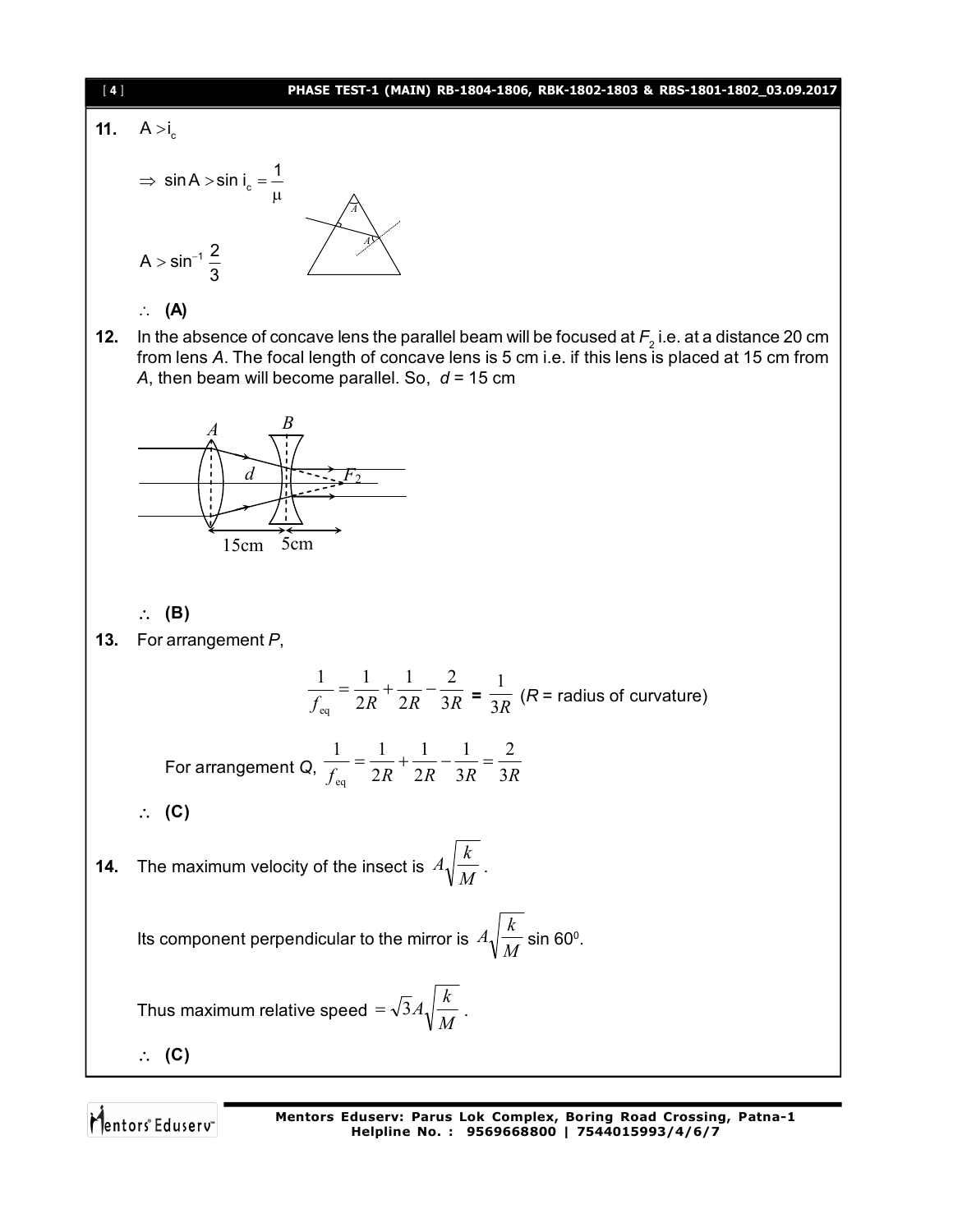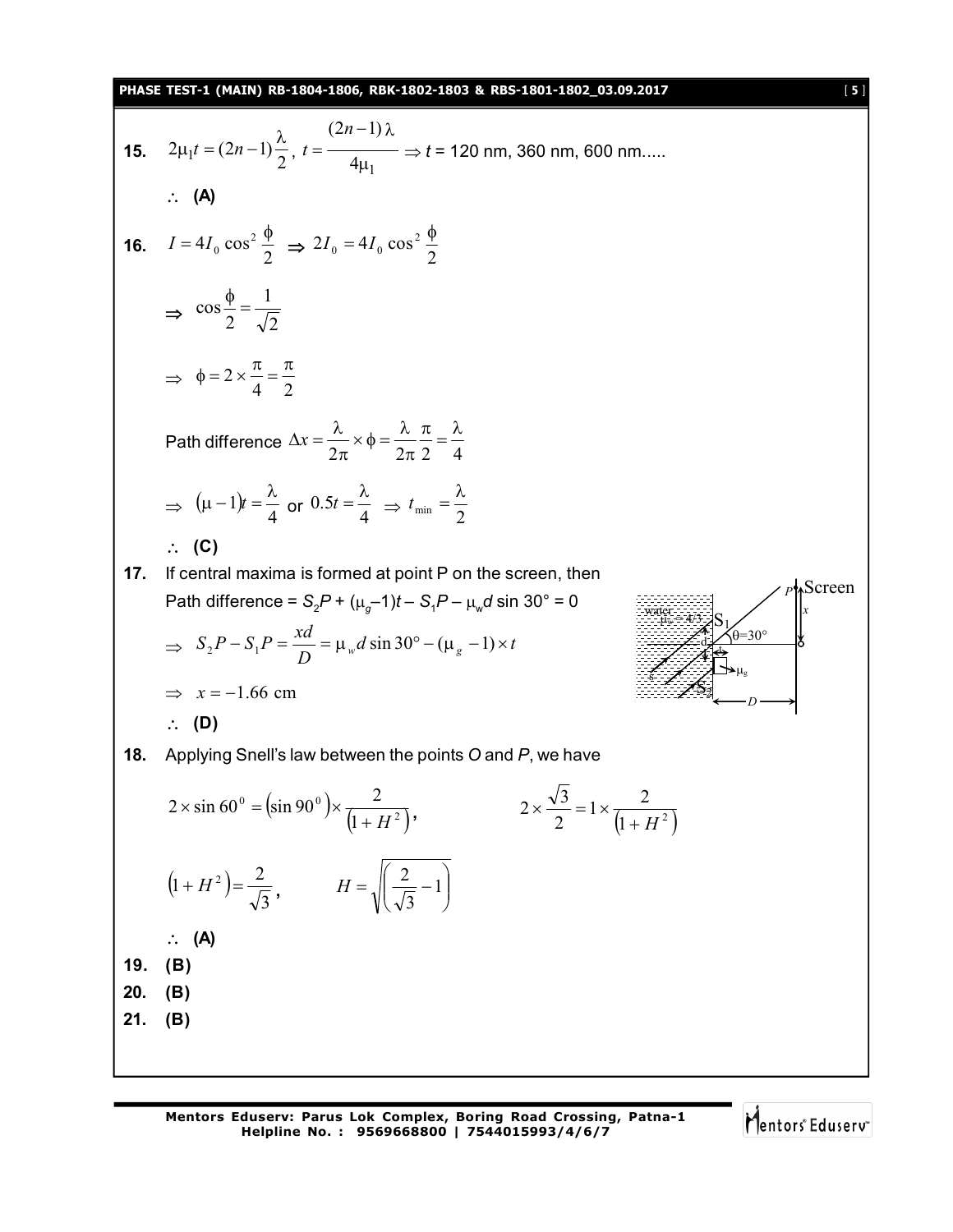## [ **6** ] **PHASE TEST-1 (MAIN) RB-1804-1806, RBK-1802-1803 & RBS-1801-1802\_03.09.2017**

$$
T = \frac{x}{v} + \frac{\sqrt{(L-x)^2 + \ell^2}}{nv}
$$
  
\n
$$
\frac{dT}{dx} = \frac{1}{v} + \frac{1}{nv} \frac{2(L-x)(-1)}{2\sqrt{(L-x)^2 + \ell^2}} = 0
$$
  
\n
$$
\Rightarrow \frac{1}{v} = \frac{L-x}{nv\sqrt{(L-x)^2 + \ell^2}}
$$
  
\n
$$
n^2((L-x)^2 + \ell^2) = (L-x)^2
$$
  
\n
$$
n^2\ell^2 = (L-x)^2(1-n^2)
$$
  
\n
$$
L-x = \sqrt{\frac{n^2\ell^2}{1-n^2}} = \frac{n\ell}{\sqrt{1-n^2}}
$$
  
\n22. **(B)**  
\n
$$
v = 54 \times \frac{5}{18} = 15 \text{ ms}^{-1}, \ \vec{a}_{av} = \frac{(-15\hat{i} - 15\hat{i})\text{ms}^{-1}}{10 \text{ s}}
$$
  
\n
$$
|\vec{a}_{av}| = 3 \text{ ms}^{-2}
$$
  
\n23. **(C)**  
\nFor Car A,  
\n
$$
1000 = 35t + \frac{1}{2} \times \frac{2}{5}t^2
$$
  
\n
$$
5000 = 175t + t^2
$$
  
\n $t^2 + 175t - 5000 = 0 \Rightarrow t = 25 \text{ sec}$   
\nFor Car B,  
\n
$$
1200 = 44t + \frac{1}{2} \times \frac{1}{2}t^2
$$
  
\n
$$
176t + t^2 - 4800 = 0
$$
  
\n
$$
\Rightarrow t = 24 \text{ sec}
$$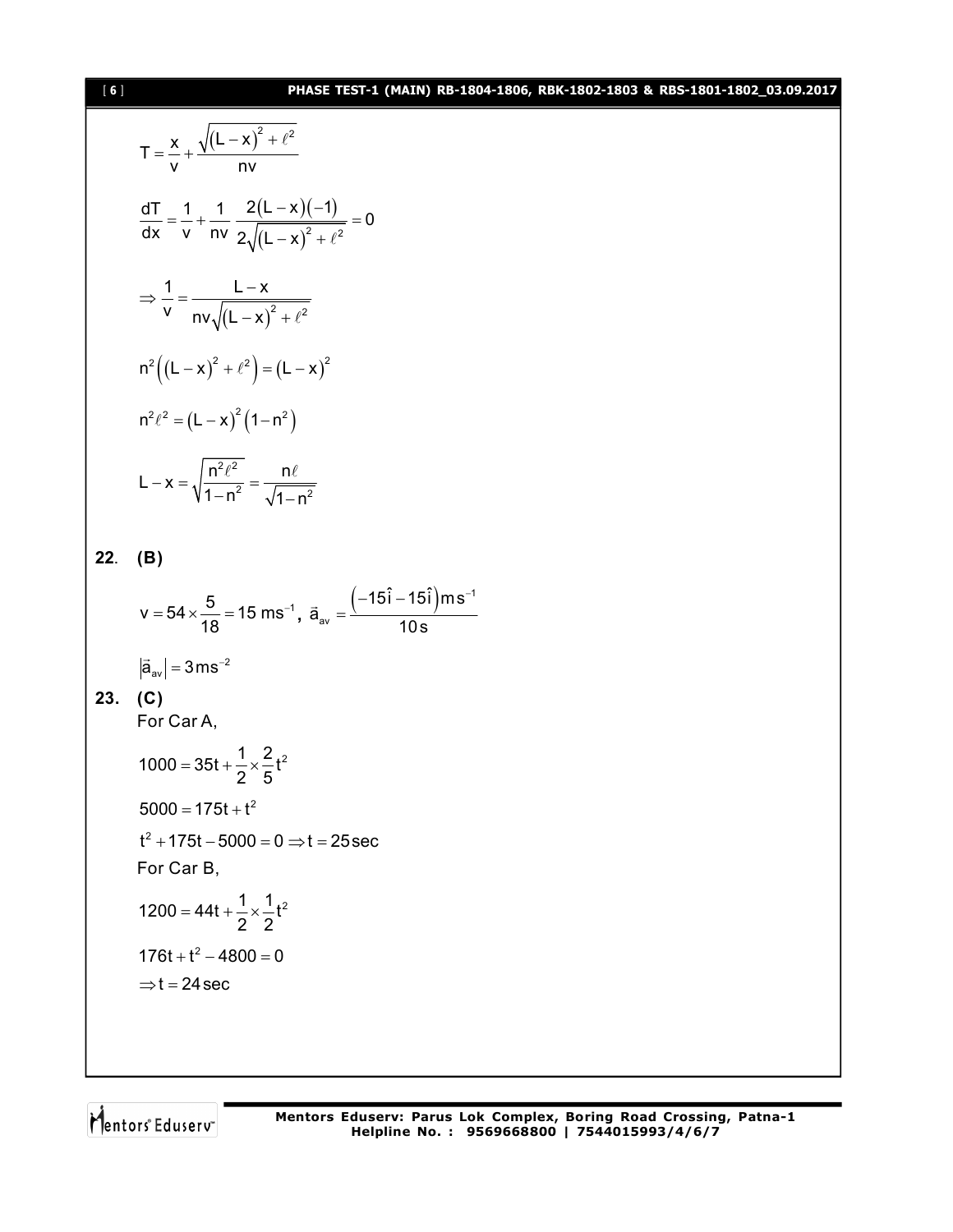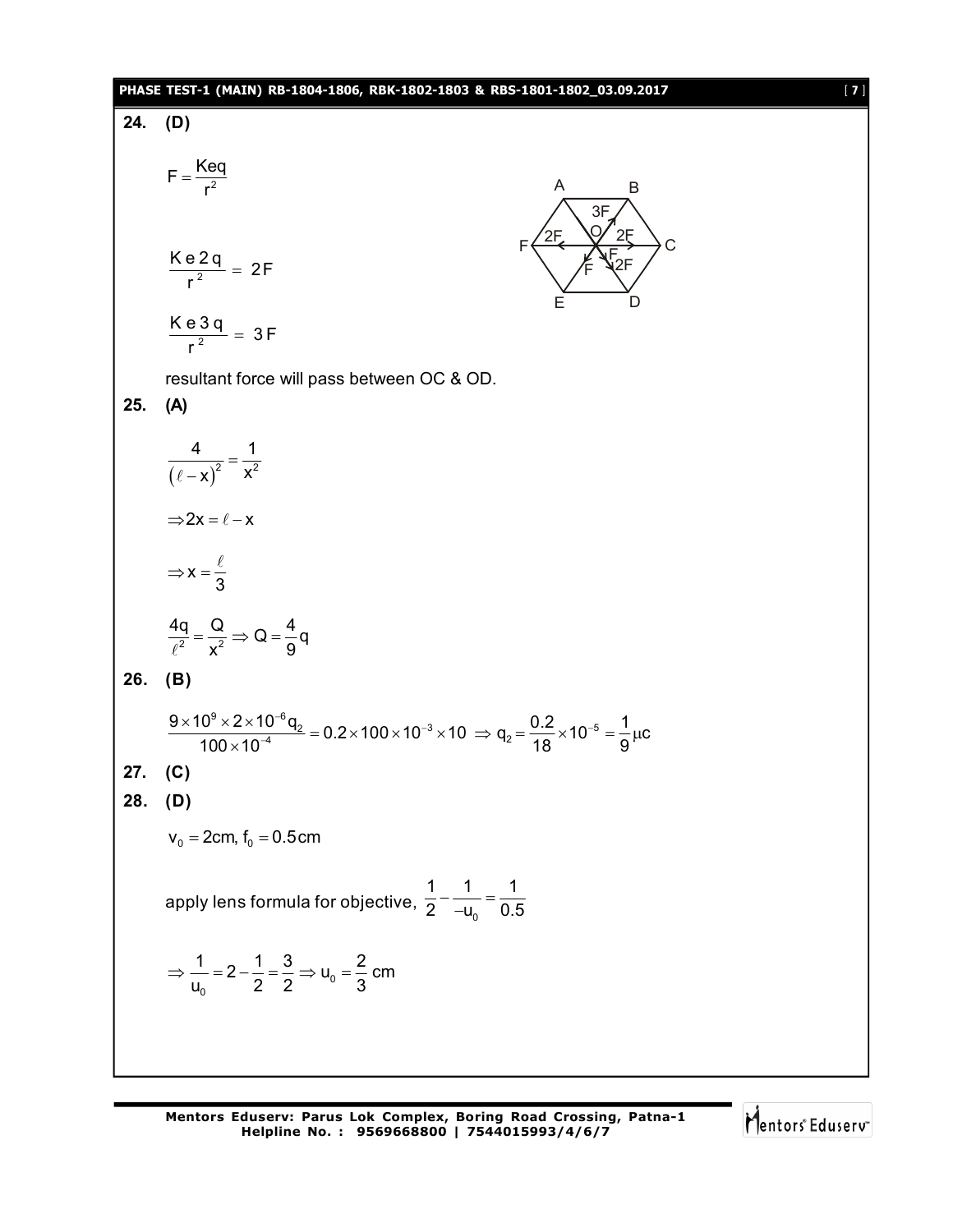| $[\begin{array}{c} 8 \end{array}]$ | PHASE TEST-1 (MAIN) RB-1804-1806, RBK-1802-1803 & RBS-1801-1802_03.09.2017                                                                                                                      |
|------------------------------------|-------------------------------------------------------------------------------------------------------------------------------------------------------------------------------------------------|
| 29.                                | (B)                                                                                                                                                                                             |
|                                    | (ii)<br>(i)                                                                                                                                                                                     |
|                                    | $a = \frac{Mg}{m}$<br>$T_2 = \frac{m}{2} \times \frac{Mg}{m}$<br>$a = \frac{Mg}{(M+m)}$<br>$T_1 = \frac{m}{2} a$<br>$T_2 = \frac{Mg}{2}$<br>$=\frac{mMg}{2(M+m)}$<br>$T_1: T_2 = \frac{m}{M+m}$ |
| 30.                                | (B)                                                                                                                                                                                             |
|                                    | $\frac{\sqrt{3}}{2}T_2$<br>$\uparrow$ $T_2$<br>$\uparrow$ $T_2/2$<br>$T_1 \leftarrow$<br>100 <sub>N</sub>                                                                                       |
|                                    | $T_2 = \frac{200}{\sqrt{3}} N$<br>$T_4/2$<br>$T_2/2$<br>$T_3$<br>$T_4$<br>$T_5$<br>$T_6$<br>$T_6$<br>$T_4$<br>$T_2$<br>$T_4$                                                                    |
|                                    | $\frac{T_4}{2} = \frac{\sqrt{3} T_2}{2}$<br>$\frac{\sqrt{3}}{2}T_2$                                                                                                                             |
|                                    | $\therefore T_4 = \sqrt{3} T_2 = \sqrt{3} \times \frac{200}{\sqrt{3}} = 200 \text{ N}$                                                                                                          |
|                                    |                                                                                                                                                                                                 |
|                                    |                                                                                                                                                                                                 |
|                                    |                                                                                                                                                                                                 |
|                                    |                                                                                                                                                                                                 |

**Mentors Eduserv: Parus Lok Complex, Boring Road Crossing, Patna-1 Helpline No. : 9569668800 | 7544015993/4/6/7**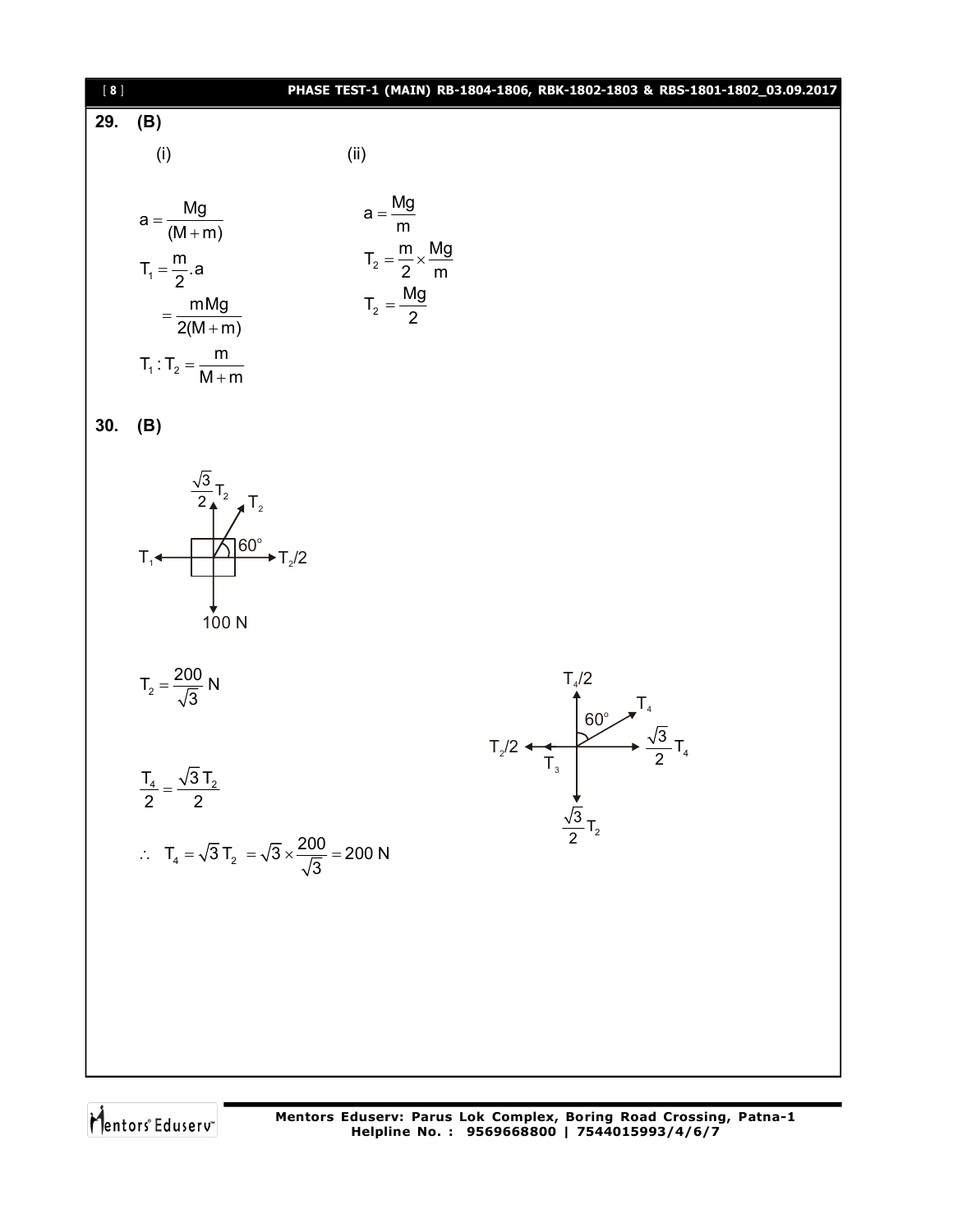**PHASE TEST-1 (MAIN) RB-1804-1806, RBK-1802-1803 & RBS-1801-1802\_03.09.2017** [ **9** ]

## **CHEMISTRY**

**31. (B)** Moles of  $Zn = \frac{9.81}{65} = 0.15$ 65  $=\frac{0.01}{0.5}=0$ Moles of 23  $Cr = \frac{1.8 \times 10^{23}}{6.03 \times 10^{23}} = 0.3$  $6.02\times 10$  $=\frac{1.8\times10^{23}}{2.22\times10^{23}}=0$  $\times$ Moles of  $O = 0.6$  $Zn_{0.15}$ Cr<sub>0.3</sub>  $Q_{0.6}$  $ZnCr<sub>2</sub>O<sub>4</sub>$ **32. (B)**  $CO<sub>2</sub> + 2NaOH \longrightarrow Na<sub>2</sub>CO<sub>3</sub> + H<sub>2</sub>O$  $n_{\text{NaOH}} = 1$ ;  $\therefore$  CO<sub>2</sub> present in mixture = 0.5 and CO present = 0.3 mole Moles of CO $_2$  obtained from CO = 0.3, extra moles of NaOH required = 0.3 × 2 = 0.6 mole **34. (D)**  $M = \frac{n_{\text{Solute}}}{n_{\text{Solute}}}\times 1000$ vol of solution (in mL) ..............(1)  $m = \frac{n_{\text{Solute}}}{\frac{N_{\text{Solute}}}{N_{\text{Sobel}}}} \times 1000$ Weight of solvent (in g) ..............(2)  $m = \frac{n_{\text{Solute}}}{\frac{1}{2} \cdot \frac{1}{2} \cdot \frac{1}{2} \cdot \frac{1}{2} \cdot \frac{1}{2} \cdot \frac{1}{2} \cdot \frac{1}{2} \cdot \frac{1}{2} \cdot \frac{1}{2} \cdot \frac{1}{2} \cdot \frac{1}{2} \cdot \frac{1}{2} \cdot \frac{1}{2} \cdot \frac{1}{2} \cdot \frac{1}{2} \cdot \frac{1}{2} \cdot \frac{1}{2} \cdot \frac{1}{2} \cdot \frac{1}{2} \cdot \frac{1}{2} \cdot \frac{1}{2} \cdot \frac{1}{2} \cdot \frac{1}{2} \cdot$ Weight of solution (in g) – wt of solute (in g)  $=\frac{1}{100} \times 1$  $m = \frac{M \times \text{vol of solution (in mL)} \times 1000}{1000 \text{ J} \times 1000 \text{ J}}$ 1000  $\times$  [wt of solution (in g) – wt of solute (in g)]  $=\frac{M \times vol of solution (in mL) \times 1}{4000 \text{ ft of mid time}}$  $\times$  [wt of solution (in g) –  $\sqrt{ }$  $M \times 1000$  $m =$ Density of solution (g / mL)  $\times$ 1000 –  $\frac{\mathsf{wt}}{\mathsf{wt}}$  of solute  $\times$ Msolute  $\times$ 1000 Msolute  $\times$  volume of solution (in mL)  $\times$ 1000 –  $\frac{\mathsf{wt}\, \mathsf{of}\, \mathsf{solute}\times \mathsf{Msolute}\times \mathsf{1}}{\mathsf{M}}$  $\times$  $m = \frac{M \times 1000}{1000}$  $1000 - M.Msolute$  $=\frac{M \times}{1000}$  $\rho$  × 1000  $-$  M **34. (B)** n. factor = |1+5×2| = 11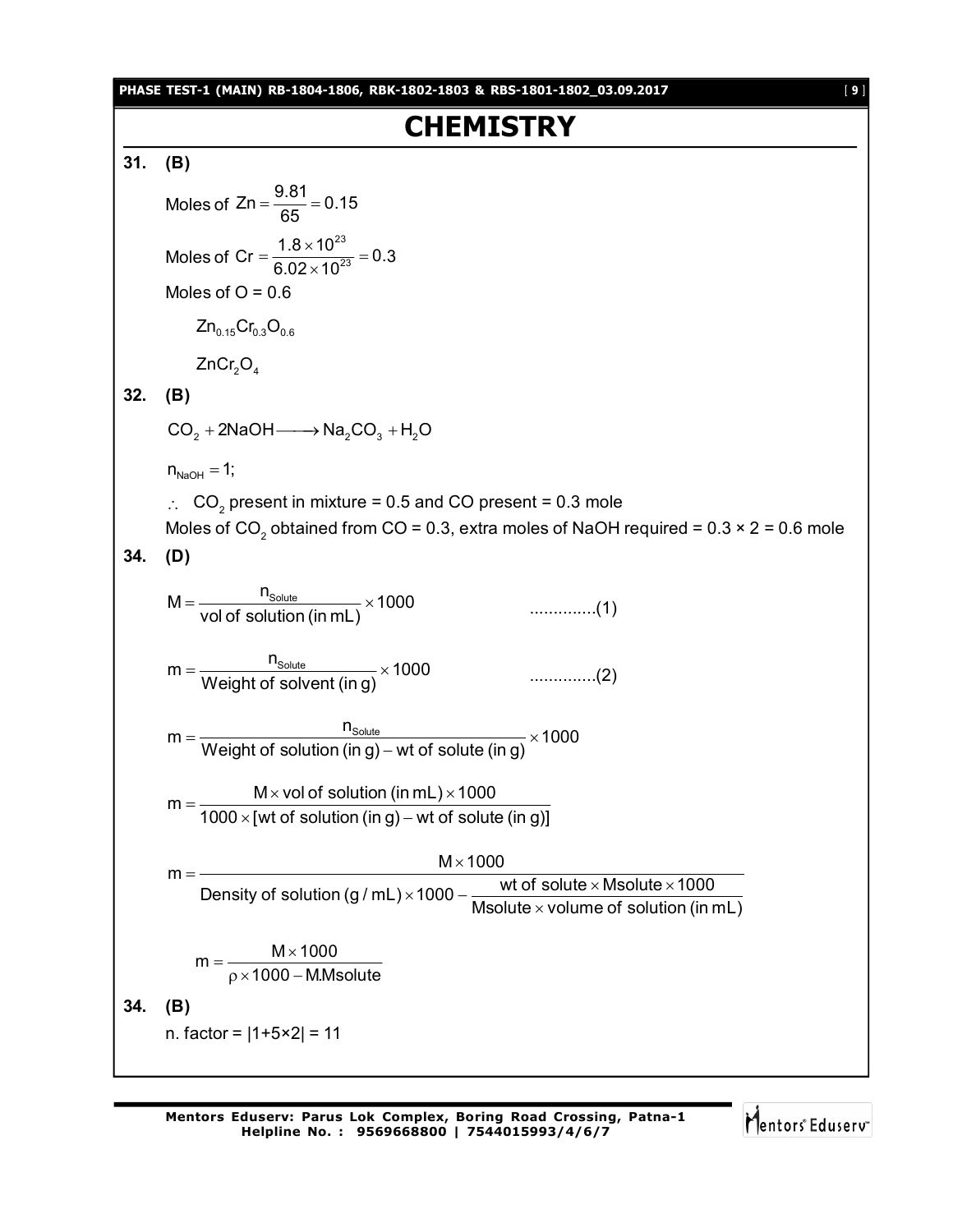| [10] | PHASE TEST-1 (MAIN) RB-1804-1806, RBK-1802-1803 & RBS-1801-1802_03.09.2017                                                                          |  |  |  |  |  |  |
|------|-----------------------------------------------------------------------------------------------------------------------------------------------------|--|--|--|--|--|--|
| 35.  | (C)                                                                                                                                                 |  |  |  |  |  |  |
|      | Milli-equivalent of $NH3$ reacted with $HNO3$                                                                                                       |  |  |  |  |  |  |
|      | $= 45 \times 0.4 - 20 \times 0.1 = 16$                                                                                                              |  |  |  |  |  |  |
|      | $\therefore$ $\frac{W}{17} \times 1000 = 16$ ; $W_{NH_3} = 0.272g$ ;                                                                                |  |  |  |  |  |  |
|      | mass of N = 0.272 $\times \frac{14}{17} = 0.224$                                                                                                    |  |  |  |  |  |  |
|      | % N in the sample = $\frac{0.224}{1.12} \times 100 = 20\%$                                                                                          |  |  |  |  |  |  |
| 36.  | (A)                                                                                                                                                 |  |  |  |  |  |  |
|      | $m$ -eq. of acid = $m$ -eq. of base                                                                                                                 |  |  |  |  |  |  |
|      | $\therefore$ N <sub>1</sub> V <sub>1</sub> = N <sub>2</sub> V <sub>2</sub>                                                                          |  |  |  |  |  |  |
|      | $\frac{29.4}{\left(\frac{98}{\phantom{0}}\right)} \times 100 = 90 \times \left(\frac{20}{40} \times \frac{1000}{500}\right)$<br>$\Rightarrow$ n = 3 |  |  |  |  |  |  |
| 37.  | (C)                                                                                                                                                 |  |  |  |  |  |  |
|      | Because the number of moles is constant.                                                                                                            |  |  |  |  |  |  |
|      | $\frac{P_i V_i}{T} = \frac{P_f V_f}{T}$ ; $P_f = \frac{P_i V_i I_f}{V T}$                                                                           |  |  |  |  |  |  |
|      | $P_f = \frac{P_i V_i T_f}{V_f T_i} = 3.21 \times 10^5 \text{ Pa} \times \frac{V_i}{1.03 \text{ V}} \times \frac{(273 + 28.0)}{(273 - 5.00)}$        |  |  |  |  |  |  |
|      | $= 3.50 \times 10^5$ Pa                                                                                                                             |  |  |  |  |  |  |
| 38.  | (A)                                                                                                                                                 |  |  |  |  |  |  |
|      | $P_{Atm} = \frac{h}{13.6} + P_{Gas} + aq$ Tension                                                                                                   |  |  |  |  |  |  |
|      | $P_{\text{Gas}} = P_{\text{Atm}} - \left( \text{aq tension} + \frac{h}{13.6} \right)$                                                               |  |  |  |  |  |  |
| 39.  | (D)                                                                                                                                                 |  |  |  |  |  |  |
|      | $Fe^{2+} + MnO_4^- \longrightarrow Fe^{3+} + Mn^{2+}$                                                                                               |  |  |  |  |  |  |
|      | $n_{Fe^{2+}} \times 1 = 1 \times 5$                                                                                                                 |  |  |  |  |  |  |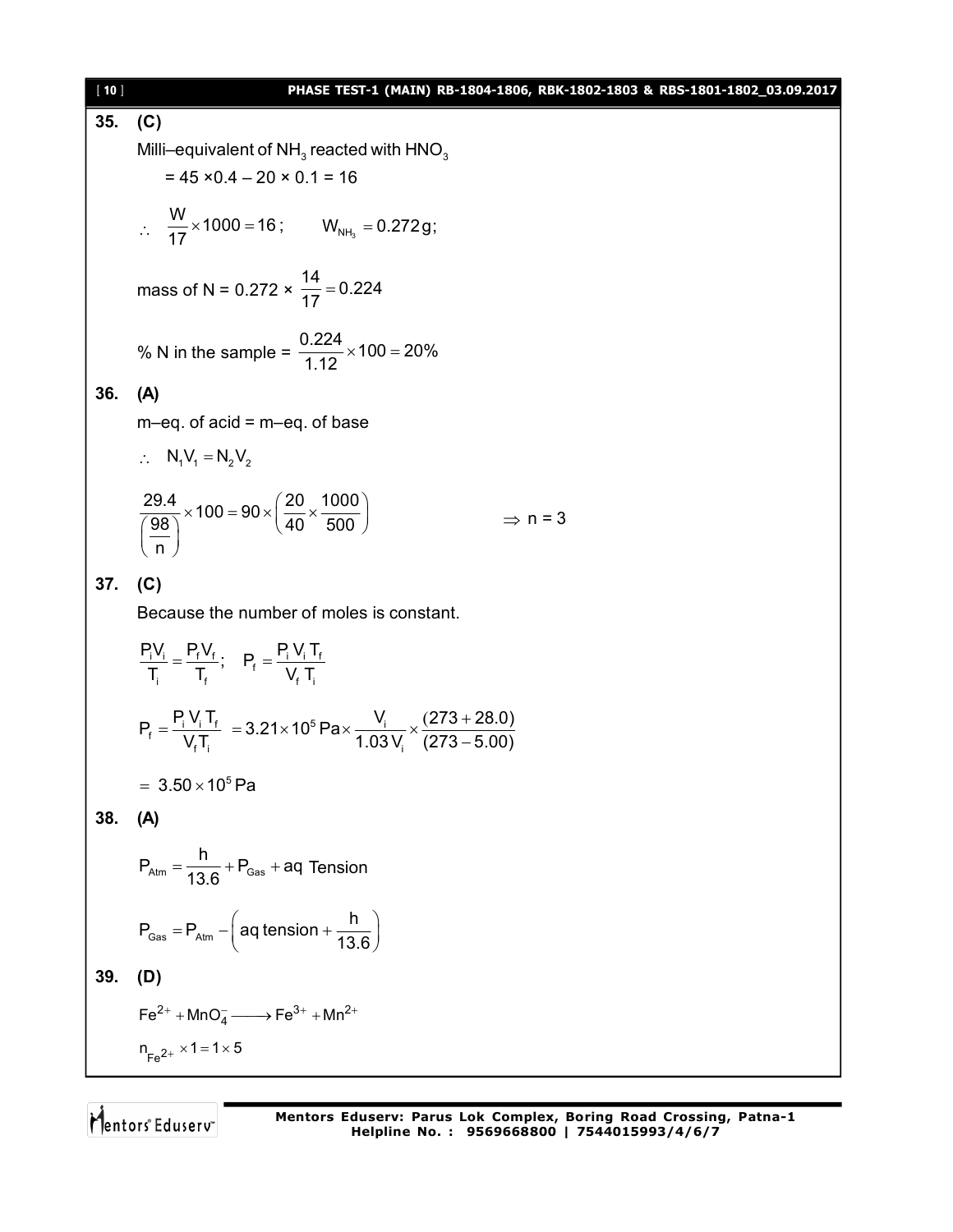### **PHASE TEST-1 (MAIN) RB-1804-1806, RBK-1802-1803 & RBS-1801-1802\_03.09.2017** [ **11** ]

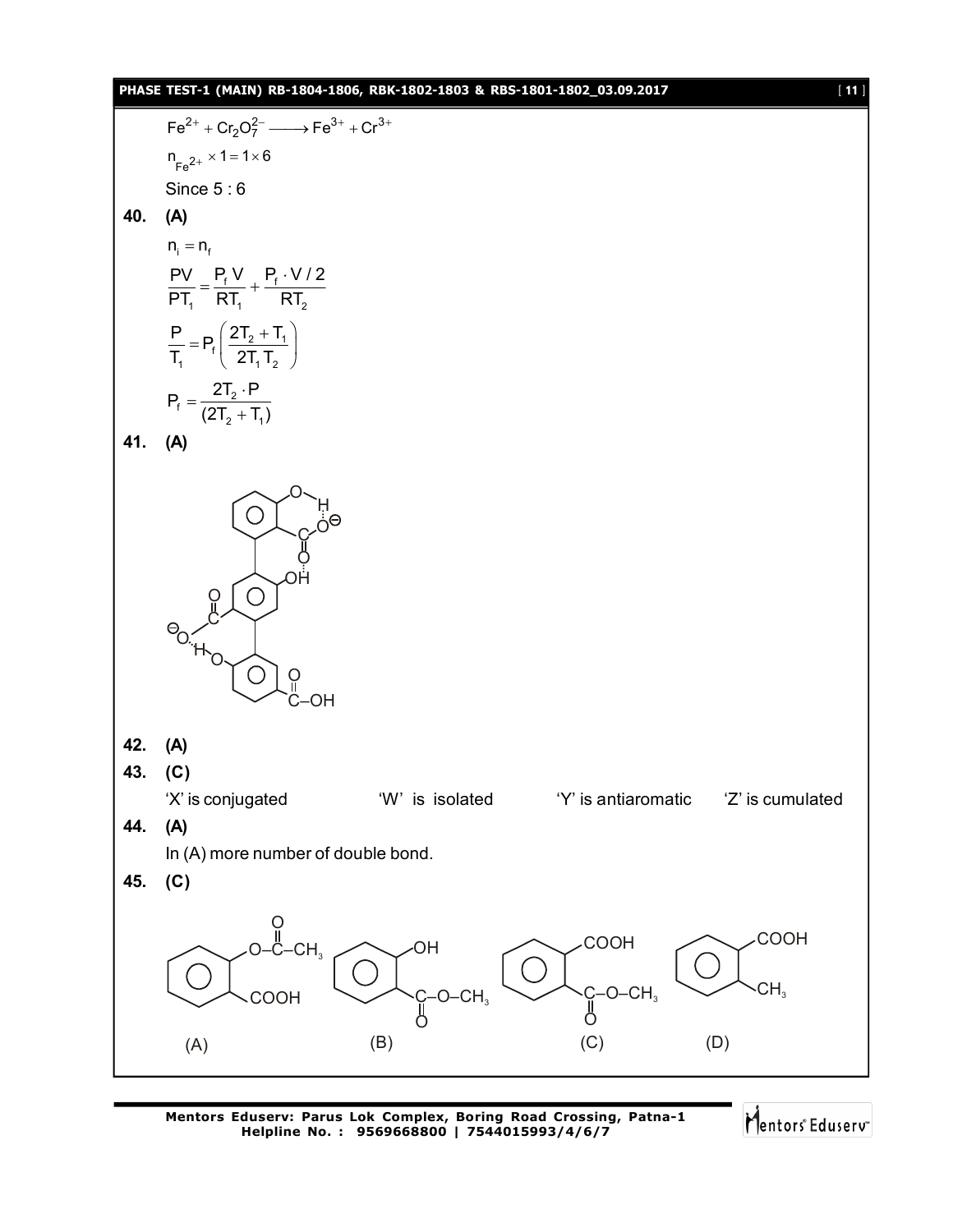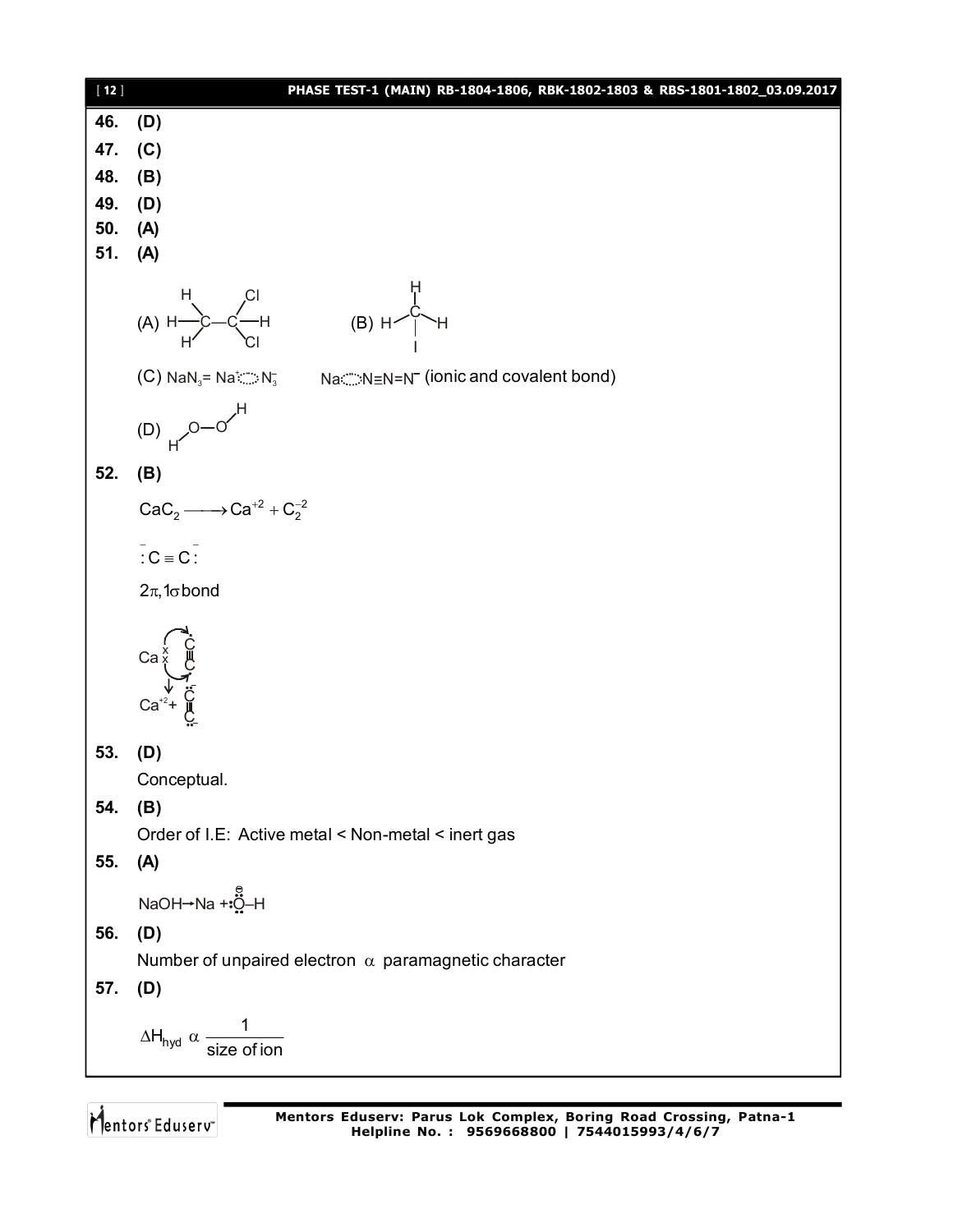|     |                                                                                                                                                           |                                                                                                      |                                                     | PHASE TEST-1 (MAIN) RB-1804-1806, RBK-1802-1803 & RBS-1801-1802_03.09.2017                                                                                           | $[13]$ |  |  |
|-----|-----------------------------------------------------------------------------------------------------------------------------------------------------------|------------------------------------------------------------------------------------------------------|-----------------------------------------------------|----------------------------------------------------------------------------------------------------------------------------------------------------------------------|--------|--|--|
| 58. | (C)                                                                                                                                                       |                                                                                                      |                                                     |                                                                                                                                                                      |        |  |  |
|     | Hypo Valent: When the central atom having less than 8 es-in the outermost shell, then it is<br>said to be Hypo valent:                                    |                                                                                                      |                                                     |                                                                                                                                                                      |        |  |  |
|     | $AIF_3$<br>10es                                                                                                                                           | $6es^-$                                                                                              | $AICI_3$ BF <sub>3</sub> BH <sub>3</sub><br>$6es^-$ | $6es-$                                                                                                                                                               |        |  |  |
|     |                                                                                                                                                           |                                                                                                      |                                                     | AIF <sub>3</sub> have ionic bond and valence electron is more than 8 es <sup>-</sup> .                                                                               |        |  |  |
| 59. | (D)                                                                                                                                                       |                                                                                                      |                                                     |                                                                                                                                                                      |        |  |  |
|     |                                                                                                                                                           | According to data                                                                                    |                                                     |                                                                                                                                                                      |        |  |  |
| 60. | (B)                                                                                                                                                       |                                                                                                      |                                                     |                                                                                                                                                                      |        |  |  |
|     | NaCl <sub>(s)</sub> and NaCl (Molten) both are soluble in water but are two keys to conducting electrically.<br>(i) Charged particles                     |                                                                                                      |                                                     |                                                                                                                                                                      |        |  |  |
|     | (ii) The charged particles must be free to move in the case of any form of NaCl there are<br>charged particales (the positive and negative ions).         |                                                                                                      |                                                     |                                                                                                                                                                      |        |  |  |
|     | However, in solid NaCI to charged particles are locked in place to the crystal lattice and not<br>able to move and thus NaCl doe not conduct electricity. |                                                                                                      |                                                     |                                                                                                                                                                      |        |  |  |
|     |                                                                                                                                                           |                                                                                                      |                                                     | When NaCl (molted) dissolved in water the crystal lattic break down and the charge particles<br>are able to move and electrical conductivity is higher than NaCl(s). |        |  |  |
|     |                                                                                                                                                           |                                                                                                      |                                                     | <b>MATHEMATICS</b>                                                                                                                                                   |        |  |  |
| 61. | (B)                                                                                                                                                       |                                                                                                      |                                                     |                                                                                                                                                                      |        |  |  |
|     |                                                                                                                                                           |                                                                                                      |                                                     |                                                                                                                                                                      |        |  |  |
|     |                                                                                                                                                           |                                                                                                      |                                                     | $\frac{3\sin 80^\circ \sin 20^\circ + \cos 80^\circ \cos 20^\circ}{\cos 80^\circ \sin 20^\circ + \cos 20^\circ \sin 80^\circ} = \tan 50^\circ$                       |        |  |  |
| 62. | (C)                                                                                                                                                       |                                                                                                      |                                                     |                                                                                                                                                                      |        |  |  |
|     |                                                                                                                                                           | $f(\theta) = \frac{13}{2} \cos \theta - \frac{3\sqrt{3}}{2} \sin \theta + 3.$                        |                                                     |                                                                                                                                                                      |        |  |  |
| 63. | (B)                                                                                                                                                       |                                                                                                      |                                                     |                                                                                                                                                                      |        |  |  |
| 64. | (C)                                                                                                                                                       |                                                                                                      |                                                     |                                                                                                                                                                      |        |  |  |
|     |                                                                                                                                                           | $\tan 3\theta = \frac{3\tan\theta - \tan^3\theta}{1 - 3\tan^2\theta}$ ; Let $\theta = \frac{\pi}{9}$ |                                                     |                                                                                                                                                                      |        |  |  |
|     |                                                                                                                                                           | $3\left(1-3\tan^2\frac{\pi}{9}\right)^2 = \left(3\tan\frac{\pi}{9}-\tan^3\frac{\pi}{9}\right)^2$     |                                                     |                                                                                                                                                                      |        |  |  |
| 65. | (B)                                                                                                                                                       |                                                                                                      |                                                     | put $x = 2$ and $x = 1001$ in the given relation and get the value of f (2)                                                                                          |        |  |  |
|     |                                                                                                                                                           |                                                                                                      |                                                     |                                                                                                                                                                      |        |  |  |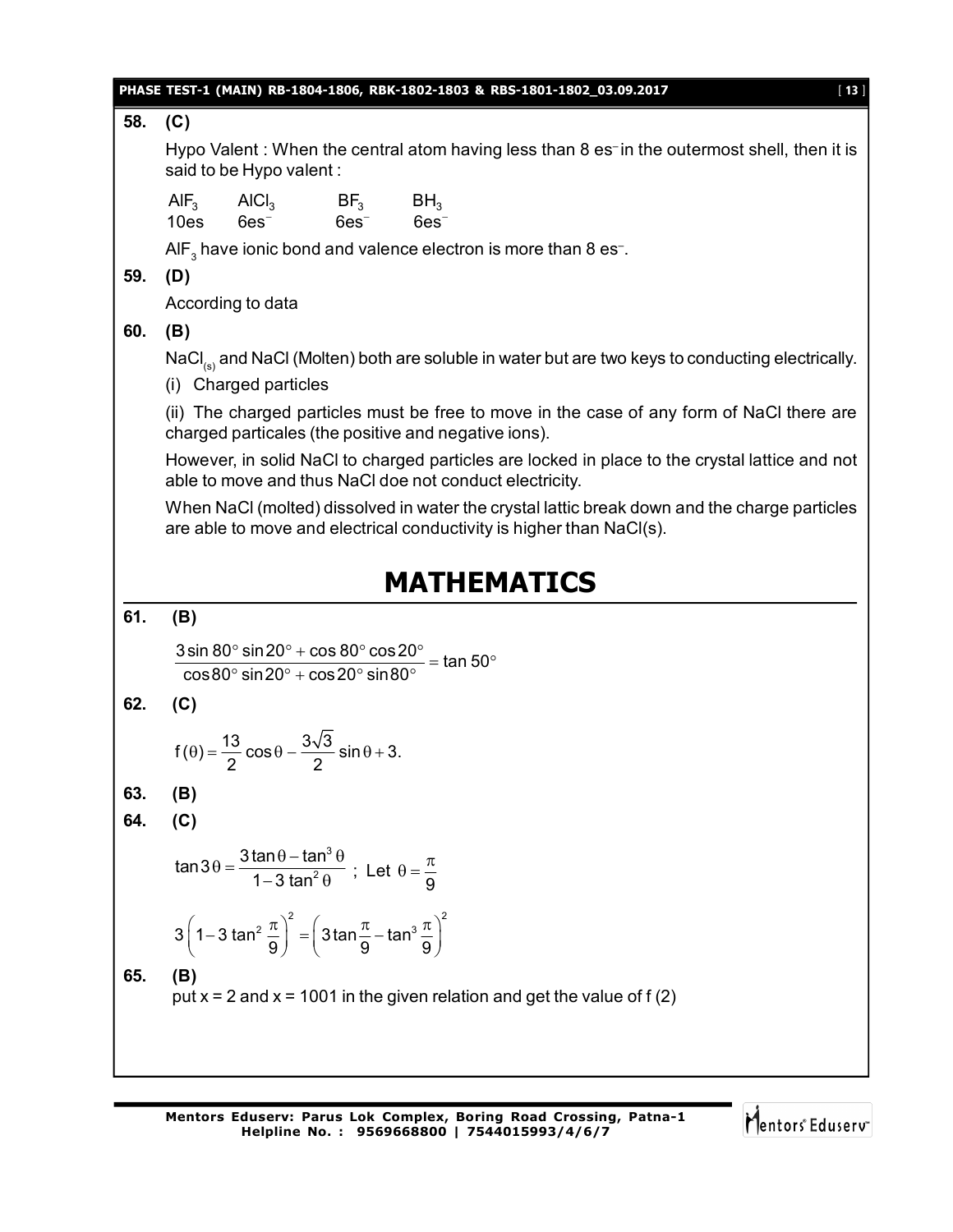| $[14]$ | PHASE TEST-1 (MAIN) RB-1804-1806, RBK-1802-1803 & RBS-1801-1802_03.09.2017                               |  |  |  |  |  |
|--------|----------------------------------------------------------------------------------------------------------|--|--|--|--|--|
| 66.    | (D)                                                                                                      |  |  |  |  |  |
|        | $\frac{\tan x}{\tan y} = \frac{1}{3}$ ; $\tan(x+y) = \frac{\tan x + \tan y}{1 - \tan x \tan y}$          |  |  |  |  |  |
|        |                                                                                                          |  |  |  |  |  |
|        | $\tan(x+y) = \frac{4 \tan x}{1-3 \tan^2 x}$                                                              |  |  |  |  |  |
|        | Now 1 = $\sin^2 y + \cos^2 y = 4 \sin^2 x + \frac{4}{9} \cos^2 x$ , 9 = 36 $\sin^2 x + 4 \cos^2 x$       |  |  |  |  |  |
|        | 9 $sec^2 x = 36 \tan^2 x + 4$ , 9 + 9 $tan^2 x = 36 \tan^2 x + 4$                                        |  |  |  |  |  |
|        | $tan^2 x = \frac{5}{27}$                                                                                 |  |  |  |  |  |
| 67.    | (C)                                                                                                      |  |  |  |  |  |
| 68.    | (A)                                                                                                      |  |  |  |  |  |
|        | Equation satisfied when $\cos^2\left(\frac{\pi}{4}\left(\sin x + \sqrt{2}\cos^2 x\right)\right) = 1$ (i) |  |  |  |  |  |
|        | and $\tan^2\left(x+\frac{\pi}{4}\tan^2 x\right)=0$                                                       |  |  |  |  |  |
|        | From equation (i) $\sin x + \sqrt{2} \cos^2 x = 4m$ , $m \in I$                                          |  |  |  |  |  |
|        | This is true only when $m = 0$                                                                           |  |  |  |  |  |
|        | Thus $\sin x + \sqrt{2} \cos^2 x = 0$                                                                    |  |  |  |  |  |
|        | $\Rightarrow$ sin x = $-\frac{1}{\sqrt{2}}$ , $\sqrt{2}$ (Re jected)                                     |  |  |  |  |  |
|        | ⇒ x = $-\frac{\pi}{4}$ + 2nπ, $\frac{5\pi}{4}$ + 2nπ (not satisfied by equation (ii))                    |  |  |  |  |  |
|        | ∴ $x = -\frac{\pi}{4} + 2n\pi$ , n ∈ I                                                                   |  |  |  |  |  |
| 69.    | (A)                                                                                                      |  |  |  |  |  |
|        | For point of interaction,                                                                                |  |  |  |  |  |
|        | $3x + 4mx + 4 = 9 \Rightarrow x = \frac{5}{3 + 4m}$<br>$\Rightarrow$ 3 + 4m = $\pm$ 1, $\pm$ 5           |  |  |  |  |  |
|        | $\Rightarrow$ m = $-\frac{1}{2}$ , -1, $\frac{1}{2}$ , -2                                                |  |  |  |  |  |
|        | number of integral values of m is 2                                                                      |  |  |  |  |  |
|        |                                                                                                          |  |  |  |  |  |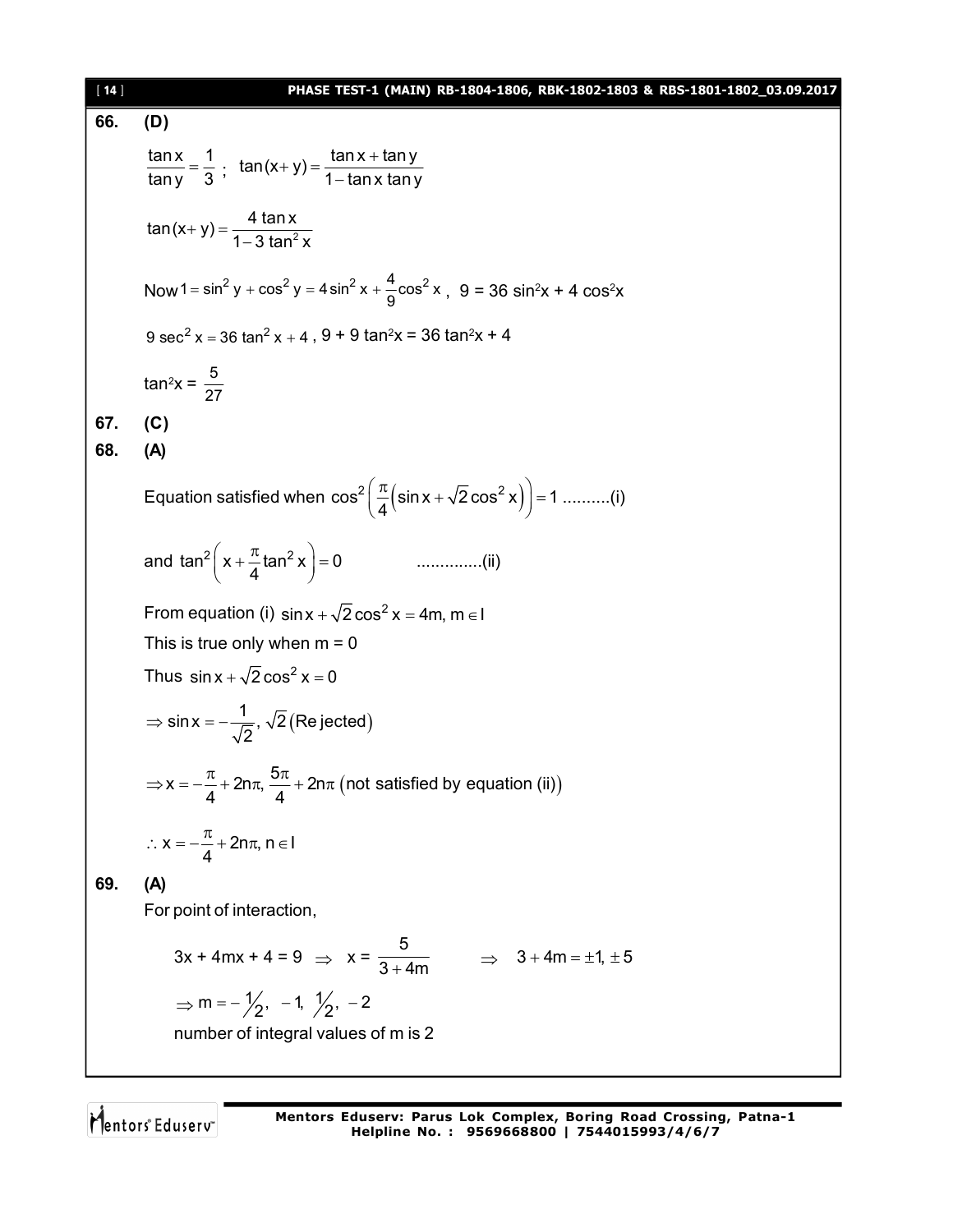PIASF-15(MAT) RB-1804-1806, BBK-1802-1803 RRB-1801-1802 03.09.2017  
\n70. (D)  
\n171. (D)  
\n
$$
f(x) =\begin{cases}\n6-3x, x \le 1 \\
4-x, 1 < x \le 2 \\
3x-6, x > 3\n\end{cases}
$$
\n6-3x  $z = x \le 1$   
\n
$$
6-3x \le 7 \Rightarrow x \in [-\frac{1}{3}, 1]
$$
\n
$$
4-x \le 7 \Rightarrow x \in (2,3]
$$
\n
$$
3x-6 \le 7 \Rightarrow x \in (2,3]
$$
\n171. (A)  
\n
$$
\tan \left\{\arctan(2) + \arctan(20k)\right\} = k; \frac{\tan A + \tan B}{1 - \tan A \tan B} = k; \frac{2+20k}{1-(2)(20k)} = k
$$
\nor 40k<sup>2</sup> + 19k + 2 = 0  
\n∴ sum of solutions, k<sub>1</sub> + k<sub>2</sub> = - $\frac{19}{40}$  Ans.]  
\n172. (D)  
\nx ≠ 0  
\nCase I when x ≥ -2  
\n
$$
\frac{|x+2| - x}{2} < 2 \Rightarrow \frac{2}{x} < 2 \Rightarrow \frac{2}{x} < 2 \Rightarrow \frac{1}{x} < 1 \Rightarrow (x-1)/x > 0
$$
\n
$$
x \in [-2, 0] \cup [1, \infty] \text{ .... (i)}
$$
\nCase II when x < -2  
\n
$$
\frac{|x+2| - x}{2} < 2 \Rightarrow \frac{-2-2x}{x} < 2 \Rightarrow \frac{1+x}{x} + 1 > 0
$$
\n
$$
\Rightarrow \frac{(1+2x)}{x} / x > 0 \Rightarrow x \in (-\infty, -2) ... (i)
$$
\n273. (A)  
\n
$$
x^2 + 2x + 3 + \sin \pi x = (x + 1)^2 + 2 + \sin \pi x > 1
$$
\n∴ f(x) = 1  $\forall x \in R$  ]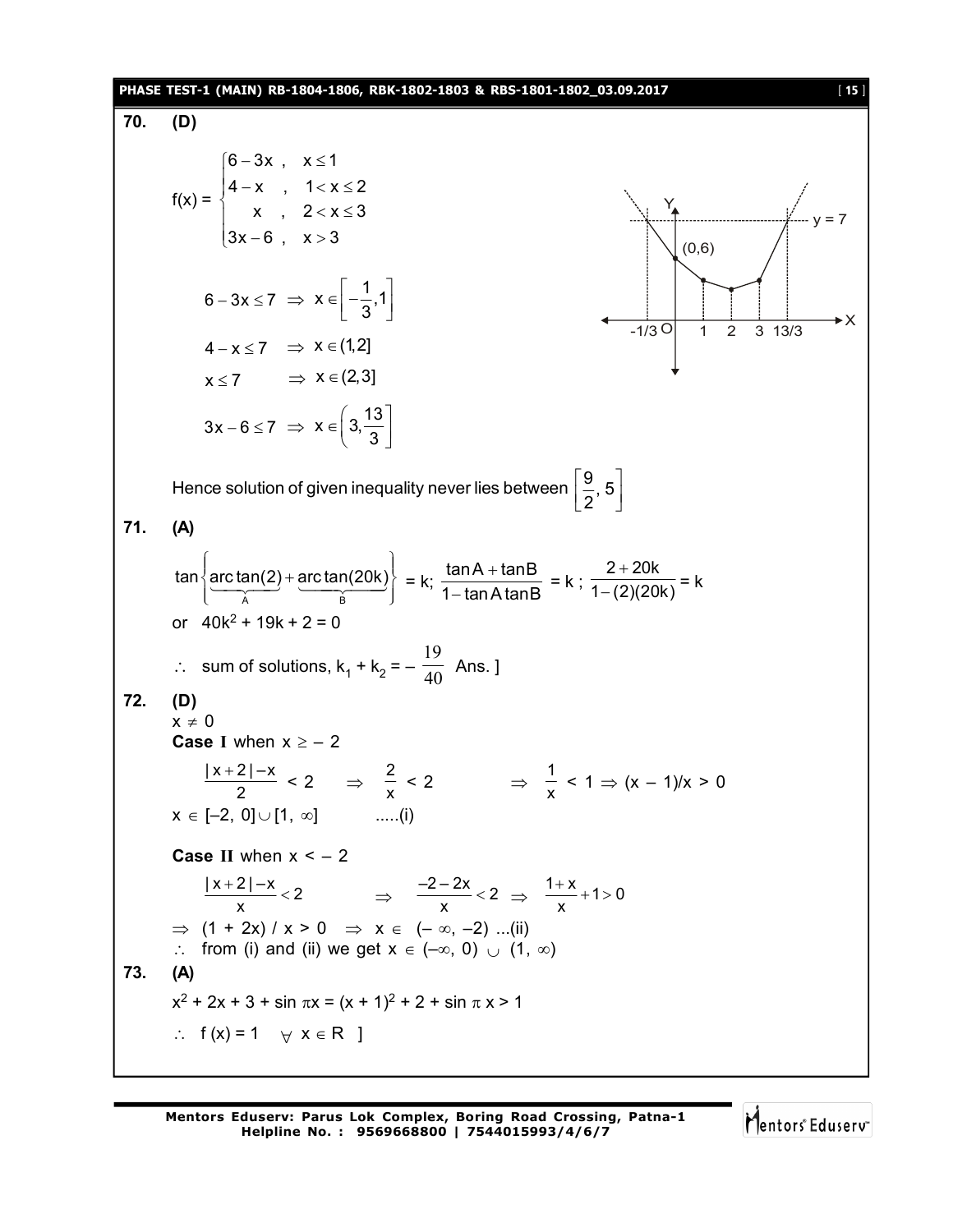| $[16]$ | PHASE TEST-1 (MAIN) RB-1804-1806, RBK-1802-1803 & RBS-1801-1802_03.09.2017                                                                                                             |
|--------|----------------------------------------------------------------------------------------------------------------------------------------------------------------------------------------|
| 74.    | (A)                                                                                                                                                                                    |
|        | $f(x) = \frac{4}{\sqrt{1-x^2}}$ ; $f(sin x) = \frac{4}{ cos x }$ and $f(cos x) = \frac{4}{ sin x }$ ;<br>$\Rightarrow$ (A)<br>henceg $(x) =  \sin x  +  \cos x $                       |
| 75.    | (A)                                                                                                                                                                                    |
|        | $f(-1) = b(1-1) + 1 = 1$                                                                                                                                                               |
|        | $\lim_{h\to 0} f(-1+h) = 1$                                                                                                                                                            |
|        | $\lim_{h \to 0} f(-1-h) = \sin ((-1+h+a)\pi) = -\sin \pi a$                                                                                                                            |
| 76.    | (D)                                                                                                                                                                                    |
|        | $\lim_{x\to 3^-}\frac{[x]^2-9}{x^2-0}=\infty$                                                                                                                                          |
|        | $\lim_{x\to 3+}\frac{[x]^2-9}{x^2-0}=0$                                                                                                                                                |
| 77.    | (A)                                                                                                                                                                                    |
|        | Let $E = n \sin^2 \theta + n \cos(\theta + \alpha)(\cos(\theta - \alpha) - \cos(\theta + \alpha)) + 2\cos^2(\theta + \alpha) - 1$                                                      |
|        | $=$ nsin <sup>2</sup> $\theta$ + n(cos <sup>2</sup> $\theta$ – sin <sup>2</sup> $\alpha$ ) – ncos <sup>2</sup> ( $\theta$ + $\alpha$ ) + 2cos <sup>2</sup> ( $\alpha$ + $\theta$ ) – 1 |
|        | $=$ nsin <sup>2</sup> $\theta$ + ncos <sup>2</sup> $\theta$ – nsin <sup>2</sup> $\alpha$ + (2 – n)cos <sup>2</sup> ( $\theta$ + $\alpha$ ) – 1                                         |
|        | $= (n-1) - n \sin^2 \alpha + (2-n) \cos^2(\theta + \alpha)$                                                                                                                            |
|        | For E to be independent of $\theta$ , $(2-n) = 0 \Rightarrow n = 2$<br>$\mathcal{L}^{\mathcal{L}}$                                                                                     |
| 78.    | (D)                                                                                                                                                                                    |
|        | $ x^2 - 9  +  x^2 - 4  = 5$                                                                                                                                                            |
|        | $ x^{2}-9 $ + $ x^{2}-4 $ = $ (x^{2}-9)-(x^{2}-4) $<br>$\Rightarrow$ $(x^2 - 9) (x^2 - 4) \le 0$ $\therefore$ $ a  +  b  =  a - b  \Leftrightarrow a$ . $b \le 0$                      |
|        | $\Rightarrow$ $x \in [-3, -2] \cup [2, 3]$                                                                                                                                             |
| 79.    | (B)                                                                                                                                                                                    |
|        | $P_1 = \frac{a^2 + 2a \tan \theta + \tan^2 \theta}{ \sec \theta } = \frac{(a + \tan \theta)^2}{ \sec \theta }$                                                                         |
|        | $P_3 = \frac{(b + \tan \theta)^2}{ \sec \theta }$                                                                                                                                      |
|        |                                                                                                                                                                                        |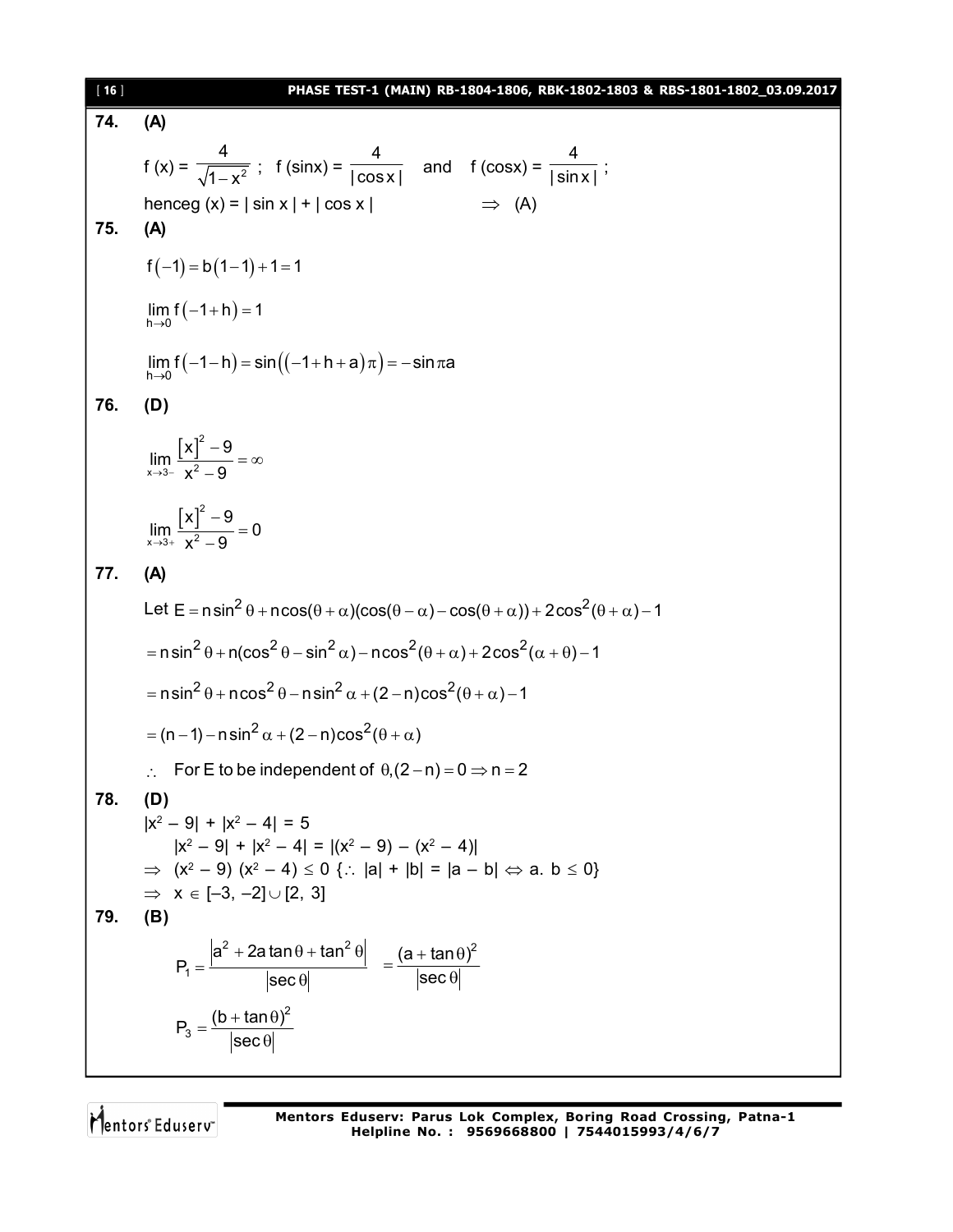

**Mentors Eduserv: Parus Lok Complex, Boring Road Crossing, Patna-1 Helpline No. : 9569668800 | 7544015993/4/6/7**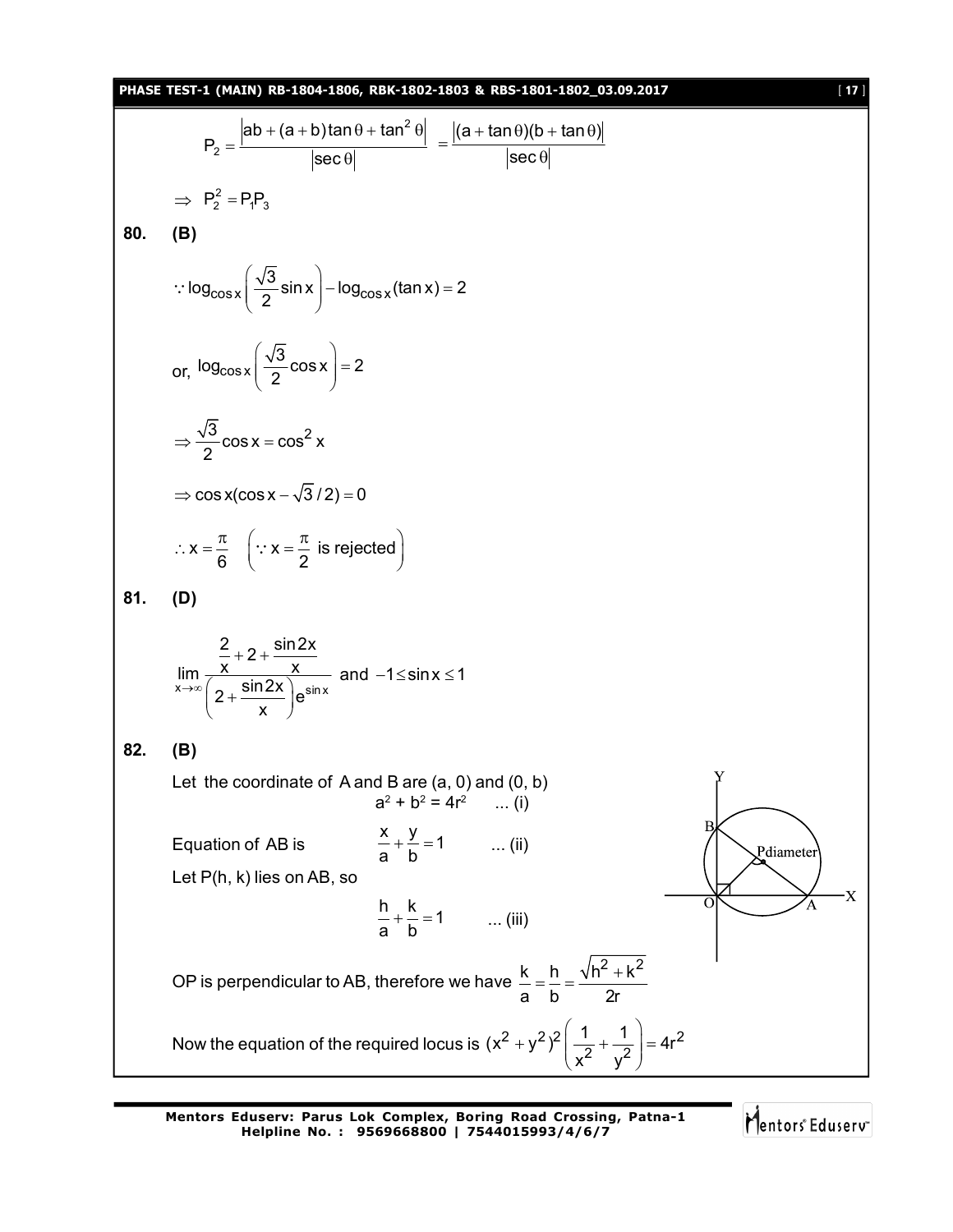181 **PIASE 185-1** (VATN) **18-1604-1806**, **RIS-1801-1802.0309.2017**  
\n83. **(C)**  
\nWe have 
$$
\lim_{n \to \infty} \frac{n^{-3^n}}{n(x-2)^n + 3^{-1} - 3^n} = \frac{1}{3}
$$
:\n\nSo 
$$
\lim_{n \to \infty} \frac{1}{\left(\frac{x-2}{3}\right)^n + 3 - \frac{1}{n}} = \frac{1}{3}
$$
\nClearly  $-1 < \frac{x-2}{3} < 1 \Rightarrow -1 < x < 5$   
\n $\therefore$  Possible integers in the range  $\forall$  are 0, 1, 2, 3, 4  $\Rightarrow$  5 integers  
\n**84. (D)**  
\nFor continuity 
$$
\lim_{x \to 0} \frac{1 - e^x}{x} = f(0) \Rightarrow f(0) = -1
$$
\nNow,  
\n
$$
f'(0) = \lim_{h \to 0} \frac{f(h) - f(0)}{h} = \lim_{h \to 0} \frac{1 - e^h}{h} + 1
$$
\n
$$
= \lim_{h \to 0} \frac{1 - e^h + h}{h^2} = \lim_{h \to 0} \frac{1 + h - \left(1 + \frac{h}{1!} + \frac{h^2}{2!} + ...\right)}{h^2} = -\frac{1}{2}
$$
\n**85. (D)**  
\n
$$
x = \frac{p}{q}; p, q \in I \Rightarrow y = \sqrt{1 - \frac{p^2}{q^2}}
$$
\n
$$
\Rightarrow y = \frac{\sqrt{q^2 - p^2}}{q}
$$
\n
$$
\Rightarrow y = \frac{1}{q};
$$